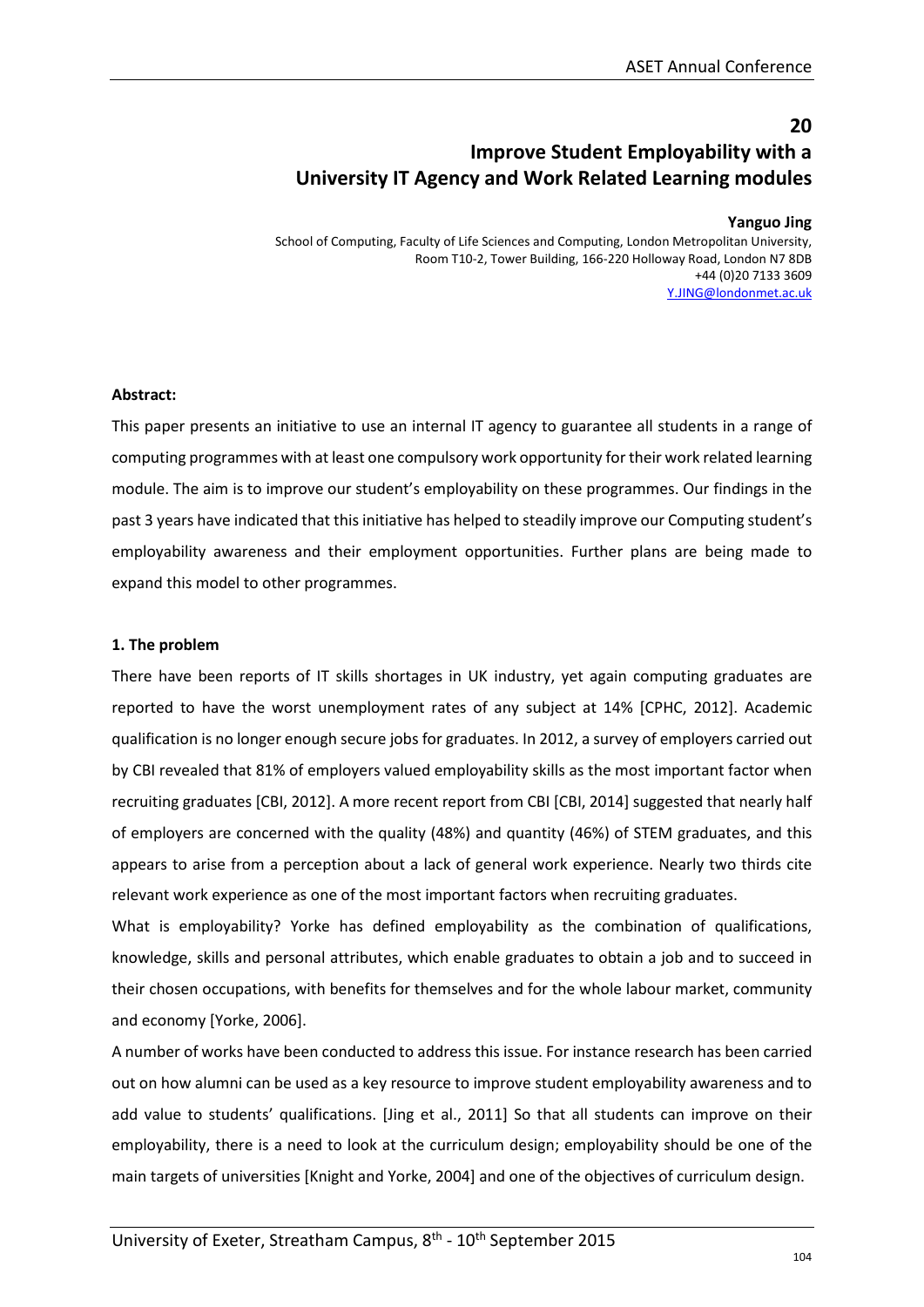#### **3. Our solution**

As part of the curriculum review in 2012, a work related learning framework has been designed to build work experience and employability into our curriculum. A number of initiatives have been carried out to create work opportunities for students in these work related learning modules.

### **3.1 Work Related Learning module**

What is work related learning (WRL)? The Quality and Curriculum Authority [QCA, 2003] defines workrelated learning as:

*"…planned activities that use the context of work to develop knowledge, skills and understanding useful in work, including learning through the experience of work, learning about work and working practices, and learning the skills for work."*

A framework as shown in figure 1 has been designed to manage this initiative. A number of staff roles have been defined in this framework to guide students though this framework. The module leaders take academic responsibility for the module and ensure that learning outcomes are achieved by students. WRL coordinators are subject experts in each course cluster in the school and act as the subject contact point for students in the work related learning module. Each student is also assigned an academic who is tasked with running the weekly supervision sessions.

One of the key challenges is to secure work opportunities for WRL students. The WRL learning manager as shown in Figure 1 is to collect all work opportunities. (S)he will oversee the work opportunities – WOWbiz (see section 3.3), the WOW agency (see section 3.2) or other external work placement. Students will apply for these positions, then get selected and assigned with these work opportunities. All students will be guaranteed a position.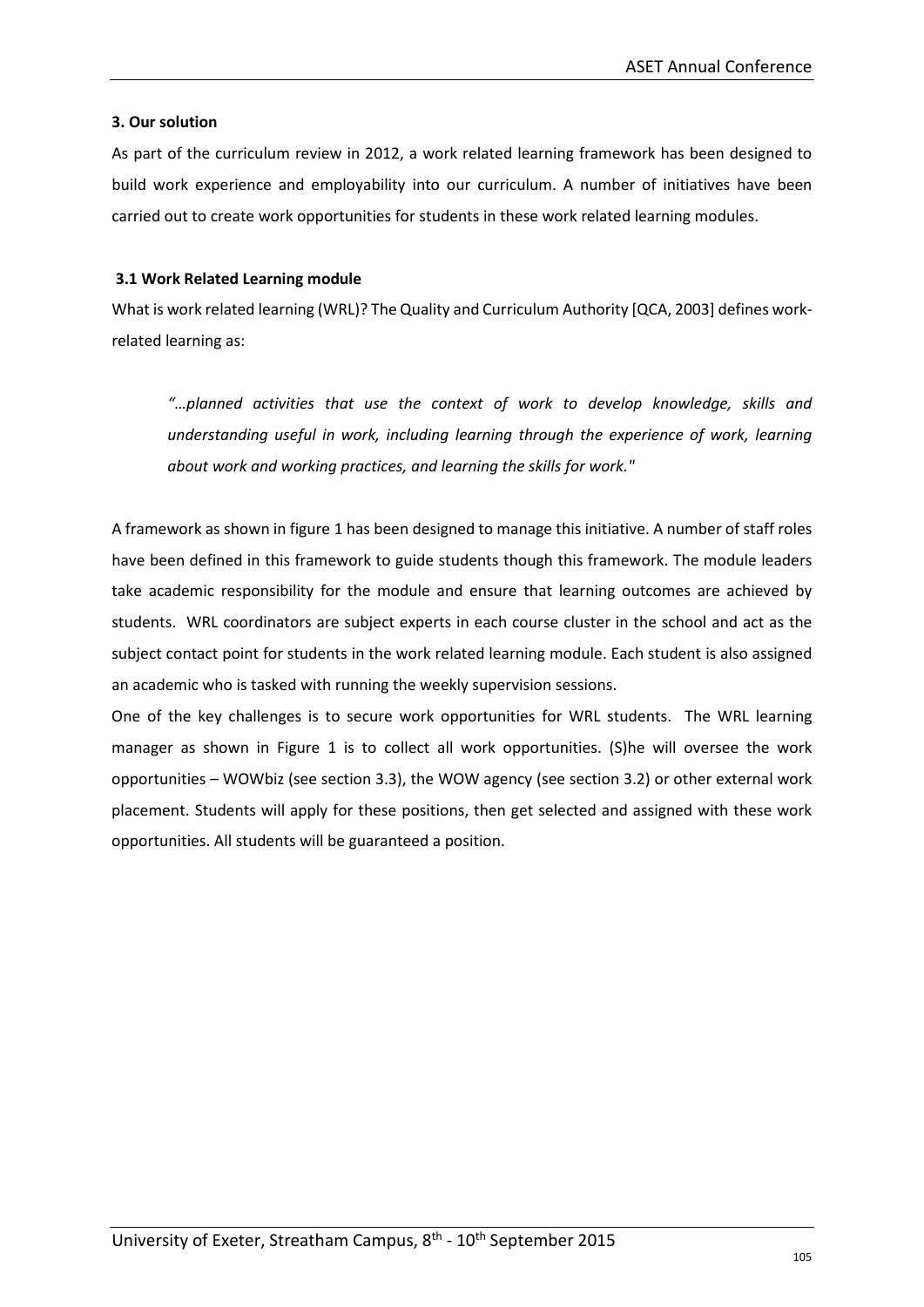

Figure 1. Work Related Learning Framework

# **3.2 The WOW agency**

The WOW agency is a university commercial IT agency managed by an academic supported by a project manager. It employs selective students and graduates to work on commercial projects at affordable rates to businesses. Students and graduates are paid an hourly living wage. Students have the opportunity to observe how a commercial agency operates. It is not a trivial task to secure suitable commercial clients and projects in the highly competitive commercial world. Another key challenge is the quality control of products from the WOW agency to ensure a high commercial standard. The agency has secured highly successful projects from clients including big organizations such as Comic Relief as wel as SMEs and start-up companies such as Rockfig and Collier International.

The WOW agency (shown in Figure 2) will use a number of channels to secure projects. The promotion channels include website, event promotion, social media, word-of-mouth. Once a project is proposed, it needs to pass a project evaluation process, and project negotiation process before the project can formally be commissioned.

Students will be selected and trained to fit the skill requirements of the WOW agency projects. Students will be shadowing on a project for a short period of time before they can be formally assigned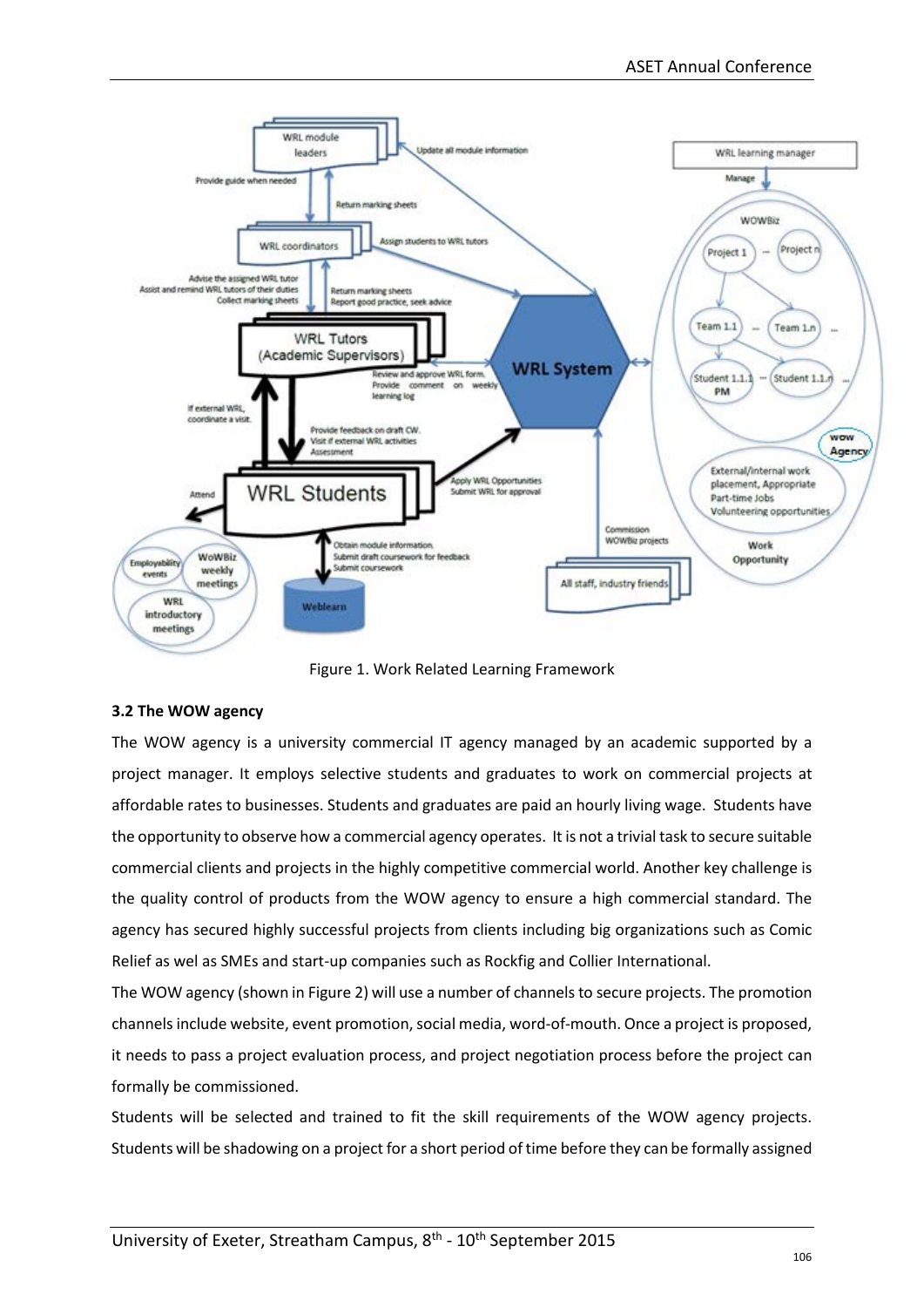to a commercial project. All projects are closely supervised and project managed by an experienced professional.

Since the launch of the WOW agency, it has delivered commercial products for over 60 clients and more than 10,000 paid student hours and over 100 work placement positions have been created.



Figure 2. The WOW agency work flow

# **3.3 An internal virtual business (WOWBiz)**

Due to the competitive and commercial nature of the WOW agency, not all students can be employed by it. To make ensure that the rest of the student body can also benefit from the agency, an internal virtual business named WOWBiz has been set up. The key difference compared to the WOW agency is that WOWBiz offers business and charity organizations free IT solutions by working with our students who registered on a Work Related Learning module. WOWBiz organizes students in groups to work on projects proposed by real clients. Students learn in the context of working and gain work related learning experience. The key challenge for WOWBiz is to manage client expectations. As students learn while working on projects, it may not always be possible to develop a fully functional product within a defined timeframe. However, most clients appear to accept it since WOWbiz offers this service free to businesses.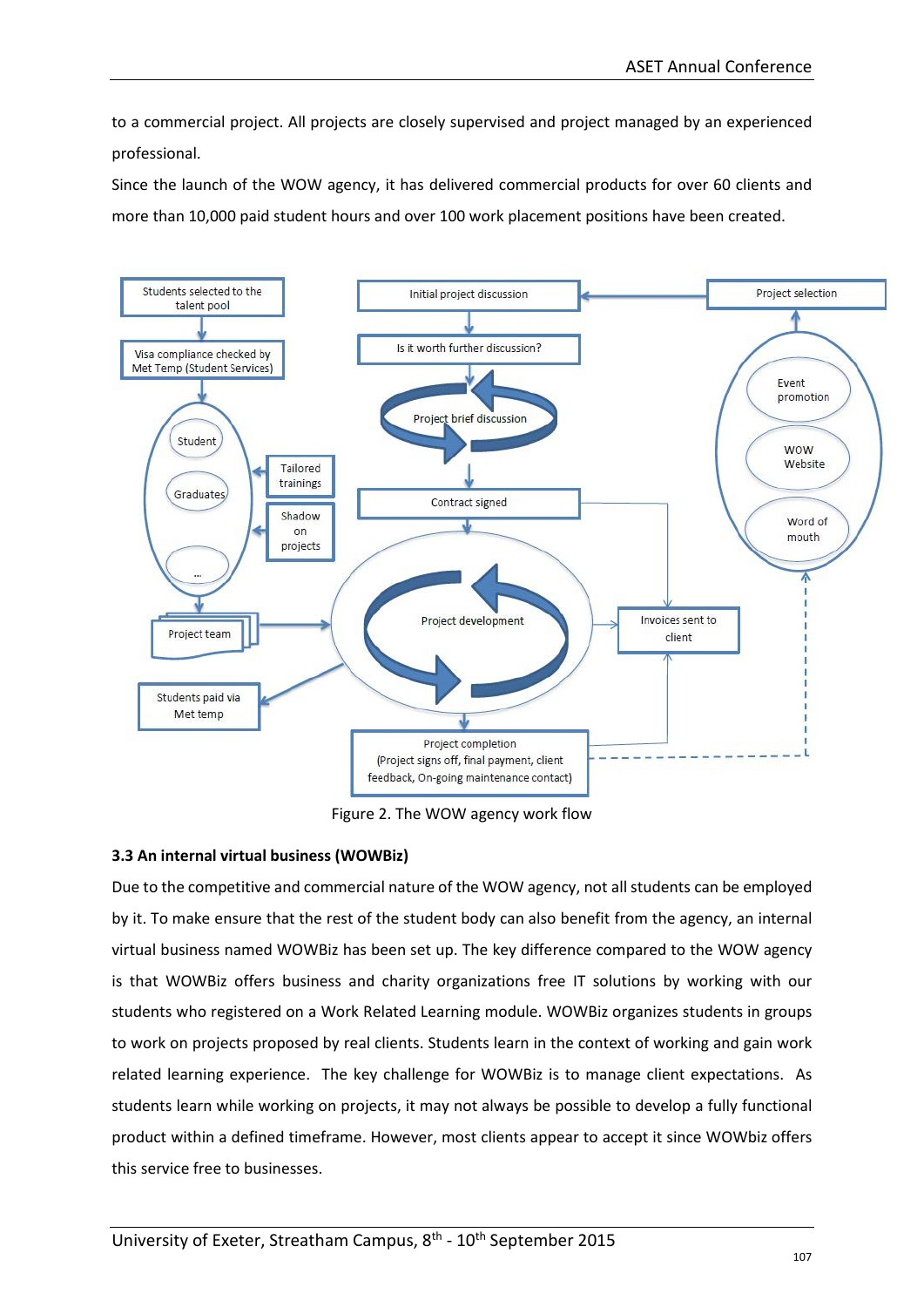0%

0% 14.3%

35.7%

Greatly:

50%

Since the launch of WOWbiz, over 700 students have taken and completed successfully the work related learning module via this initiative.

### **4. Findings**

A survey has been carried out among 50 WRL students in the 2014/2015 autumn semester cohort. The outcomes of this survey shown in Figure 3 and Figure 4 have clearly indicated that students have a much better understanding and appreciation of how their chosen subject can be applied in the real world on real projects.





Figure 3 Student survey question 1



# How much do you think you have improved your team working skills?

An improvement in DLHE (Destination of Leavers for Higher Education) has also been observed for these programmes [HESA, 2015]. The recent DLHE data shown in Figure 5 has shown courses with WRL as one core module has performed noticeably well compared to those that do not have WRL as one core module. Figure 6 further indicates that courses with WRL as a core module has their DLHE data improved in 2013/2014 compared to that of 2012/2013.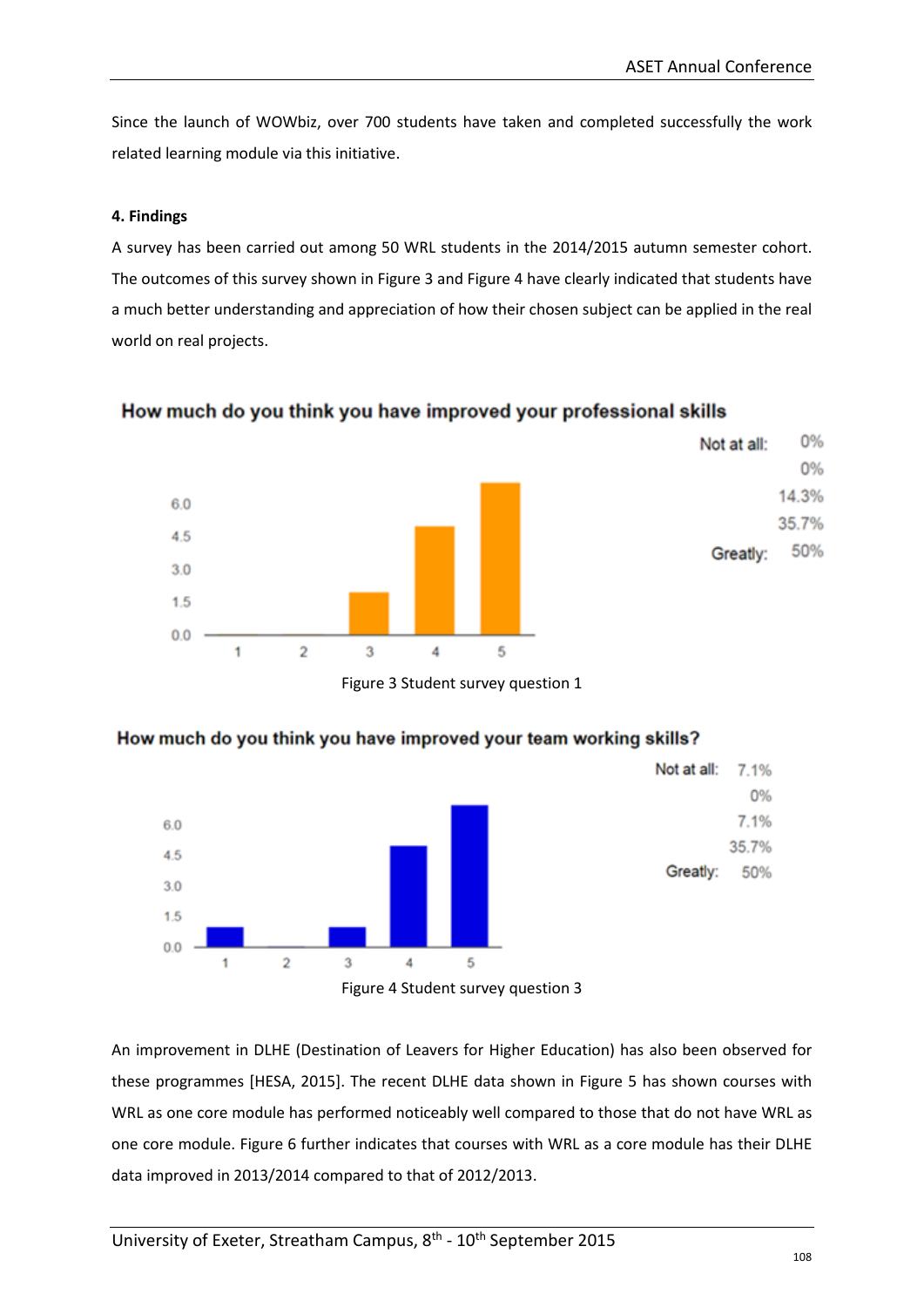

Figure 5. DLHE data comparison between Courses with WRL as a core module and courses without WRL as a core module





# **5. Discussion and future works**

The work related learning modules have been offered to our students for over 2 years, evidence collected so far strongly indicates that the modules have helped to improve student's employability awareness and improve the DLHE. There is a plan in the university to expand the offering to all courses in the university. It is inevitable that it is needed to reflect on what worked well so far and what can be improved. The following have been proposed as the future works: